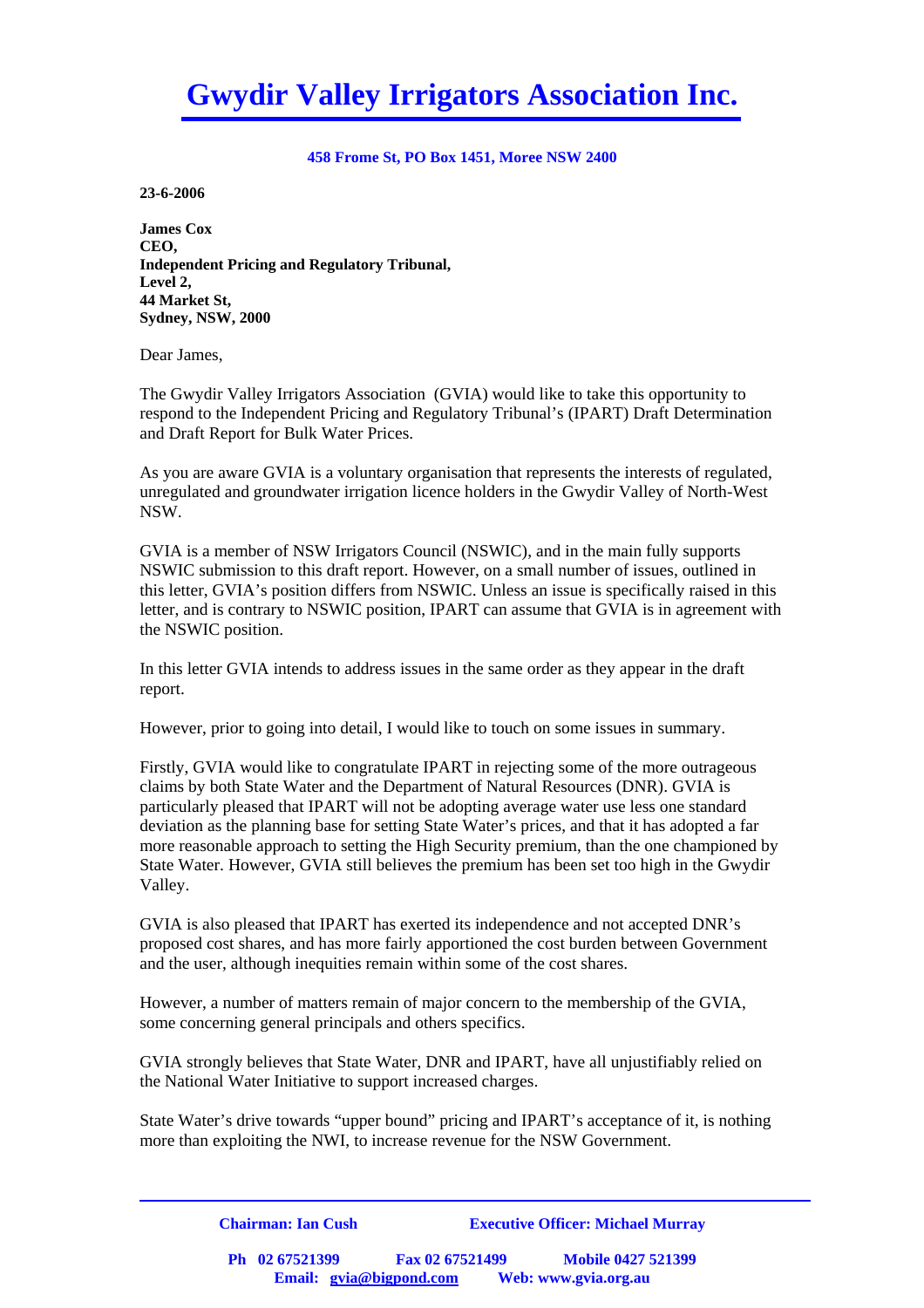It is not *practicable* or desirable to move towards "upper bound" pricing, and given the performance of State Water, any move to do so is clearly a *perverse* outcome, and therefore unacceptable under the National Water Initiative.

GVIA fully expects DNR's recently announced restructure, and budgeted annual savings of \$16 million will be fully reflected in IPART's final determination. It is GVIA's understanding, that much of the savings will result from decreased resources being applied to water resource management.

GVIA has had a great deal of difficulty in understanding how IPART can pursue full cost recovery for water, with annual real price increases of upto 25%, while at the same time announcing CityRail price increases averaging only 2.9%, when fares are only recovery 22% of CityRail's operating costs.

This discrimination is even harder to swallow when IPART's sharp water price increases include an allowance to pay dividends back to government. Like suburban rail, bulk water infrastructure is essential infrastructure for the health of the entire economy, and not just the direct users.

GVIA is also very concerned that while IPART pursues full-cost recovery on one hand, it is prepared to allow over recovery in some valleys and water resource types, such as Unregulated Water Charges in the Gwydir Valley.

GVIA is also mystified by the fact that at the end of the 2001 determination period the Gwydir Regulated water source was considered to be at 95% recovery of State Water's costs, yet at the start of this period Gwydir is considered to be at only 75% cost recovery.

Despite claims by State Water of extra responsibilities associated with the introduction of the National Water Initiative and changes brought on by the separation of DNR and State Water, the fundamentals of its business of storing and delivering water has not changed. In a world were almost all costs have fallen in real terms it is hard to see why State Water should be able to use the excuses above to justify significant increases in its cost base, without investing significant effort into improving its own efficiencies and performance.

GVIA also remains very concerned about its and others ability to adequately assess the performance of State Water and DNR, against IPART determinations.

GVIA calls on IPART to require both State Water and DNR to provide clear financial reports that track valley-by-valley actual income and expenditure against prices set by IPART and the proposed expenditure that the prices were based on. These reports should be filed with IPART on an annual basis, and should be publicly accessible documents. Without this reporting, stakeholders like the GVIA can only have limited faith in the robustness of the IPART price determination process.

GVIA is also very disappointed that IPART has decided to remain silence on the important issue of the environment (government) meeting its share of costs associated with the storage and release of environmental water.

#### **Specific Comments relating to the Draft Report**

#### **1.1**

The corporatisation of State Water should not be a justification to increase costs. Corporatisation was justified as a way toward improving service and efficiency, and for this reason it was supported by irrigators. State Water has an obligation to deliver operational performance.

> **Chairman: Ian Cush Executive Officer: Michael Murray Ph 02 67521399 Fax 02 67521499 Mobile 0427 521399 Email: gvia@bigpond.com Web: www.gvia.org.au**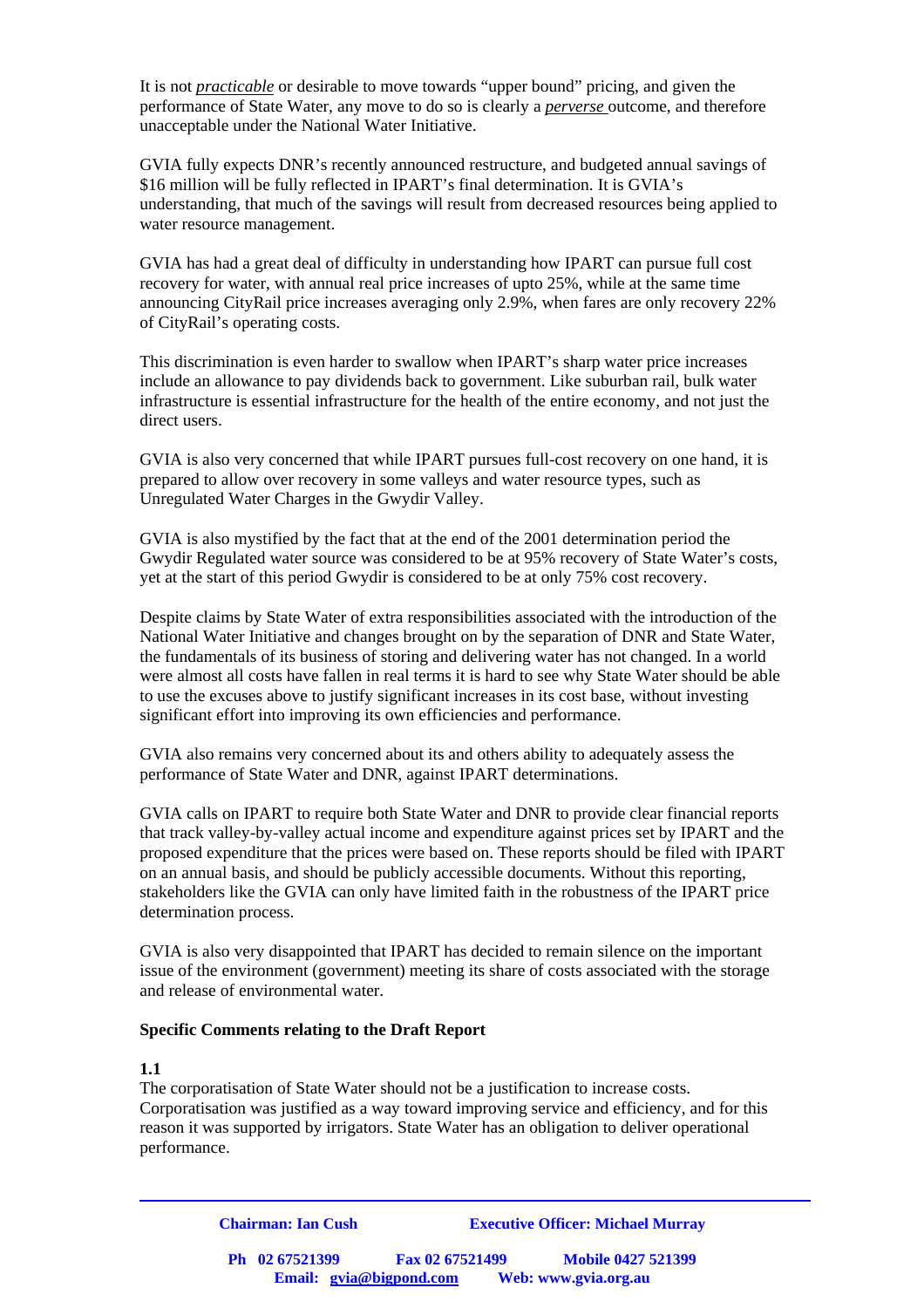GVIA rejects the notion that there have been significant increases in both State and DNR costs as the result of the introduction of Water Sharing Plans. In almost all instances in the Gwydir Valley core business operations have remained largely unchanged, and while procedures may have altered, and there has been an increased emphasis on accountability, there as always been a requirement for sound record keeping and reporting.

#### **1.2**

GVIA supports the move to consumption based pricing.

GVIA strongly questions the need for an average increase of 5.5% per annum above inflation over the 2006 determination period for State Water, and believes far more emphasis should be placed on State Water achieving efficiency gains.

GVIA supports the principal of capping maximum rises, but believes it is entirely unreasonable to ask any business to wear a 15% annual real increase. (By way of comparison the NSW State Government has set 2006 rate pegging at 3.6%.)

GVIA welcomes IPART's decision not to accept State Water's proposed opening RAB of \$304 million, but believes if a RAB has to be used it should based on capital expenditure post 1997. GVIA is also very concerned that the use of the RAB over the annuity method, will see a massive and continual blow-out in user charges as time progresses.

In relation to DNR's charges it is entirely unreasonable to allow price increases of upto 25% in real terms for groundwater unregulated users. Such increases will destroy the viability of businesses.

GVIA is concerned about the phased abolishment of base groundwater charges. In the Gwydir Valley there is a very large proportion of small entitlement holders, whose new charges will not cover the base cost of metering, billing and licence compliance. GVIA considers the system of a base charge, entitlement and usage to be the most equitable, and the best reflection of the services provided. An alternative would be to move to a self-metering regime, which would eliminate the majority of base costs.

#### **1.3**

GVIA finds it hard to place much importance on IPART determining most valleys will be at full-cost recovery at the end of the determination period, when the rules as to what constitutes full cost recovery appear to constantly change. At the end of the 2001 determination period Gwydir Regulated was meant to be at 95% full-cost recovery, yet we start the 2006 period supposedly at 75% cost recovery.

#### **1.4**

GVIA shares PB Associates concerns regarding State Water and DNR's financial reporting systems, and their ability to adequately link expenditure and income to the determination. And while GVIA fully supports an improved performance in this area, it notes that all recent determinations have seen similar comments from IPART, and despite DNR and State Water failing to provide the standard of information required, they have been rewarded with real increases in charges.

IPART must ensure high degree of annual finance reporting against the determination and ensure these reports are public documents.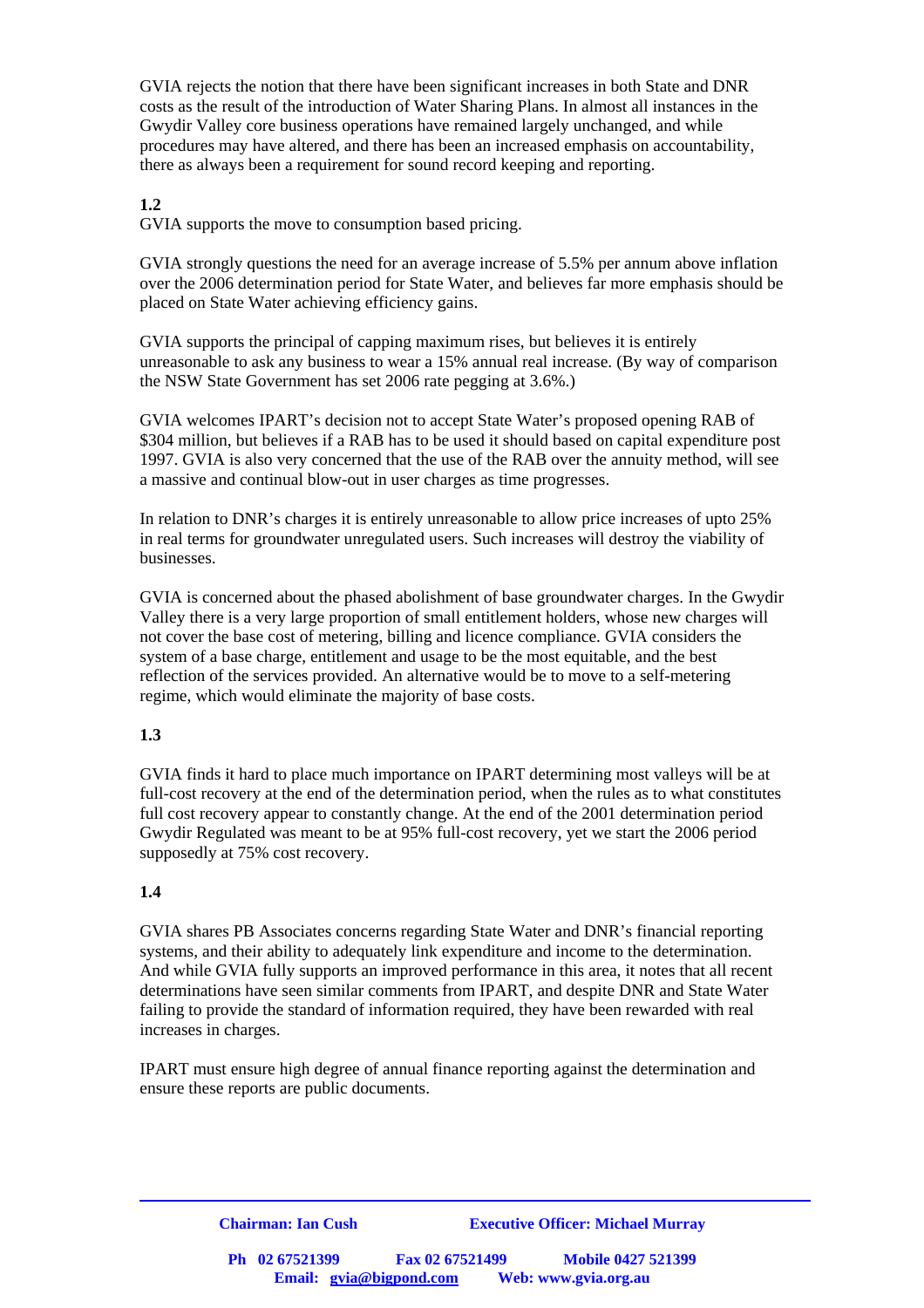# **2.2**

As mentioned in the introductory comments, GVIA strongly believes that it is not *practical* to move towards upper bound pricing, and any move to do so would be a *perverse* pricing outcome under the NWI. Making provisions for the cost of capital and dividends cannot be justified in a monopolistic organisation such as State Water, where no emphasis has been placed on operational or asset efficiency.

# **2.3**

GVIA supports the move towards State Water generating at least 50% of its revenue through usage charges by 1-7-2006, and 60% by 1-7-2008.

# **3.2.1**

GVIA believes DNR has transferred more of its water WRM functions to Catchment Management Authorities than the draft report suggests. However, it does acknowledge that this is a grey area, and urges IPART to independently investigate the extent of WRM responsibilities the CMAs now have.

# **4.1.2**

GVIA supports the tribunal's decision not to allow for adjustments to be made to prices associated with revenue risk during this determination period.

#### **4.1.3**

GVIA maintains there should be a review of past expenditure and revenue projections against actual performance. If IPART is not prepared to take this step in this determination process, as requested by numerous stakeholders, then it must ensure adequate financial reporting to allow such a review to occur during the next determination.

#### **4.2.1**

GVIA is unconvinced that the adoption of a RAB approach will serve water users well into the future, and is very concerned, given the cost of some capital projects, that it will result in a rapid escalation of water charges.

However, if a RAB is to be used, it should reflect capital expenditure since 1997 (RAB of approx \$75 million). While GVIA acknowledges that this may result in a short-term funding deficit, the potential growth mentioned above would more than compensate State Water in the longer term.

By using the 1997 start date, the RAB would be consistent with the "line-in-sand" principle, instead IPART is proposing a manufactured RAB, which while much better than the one proposed by State Water, has still be designed more to meet State Water's immediate revenue requirements, rather than reflect the principles behind a RAB and the "line-in-the-sand".

#### **5.5**

While noting that irrigators submissions raised concerns regarding the transfer of water from extractive use to environmental water, and the consequential affect this has on State Water's ability to recover costs, IPART appears to have decided to remain silent on this issue.

**Chairman: Ian Cush Executive Officer: Michael Murray Ph 02 67521399 Fax 02 67521499 Mobile 0427 521399 Email: gvia@bigpond.com Web: www.gvia.org.au**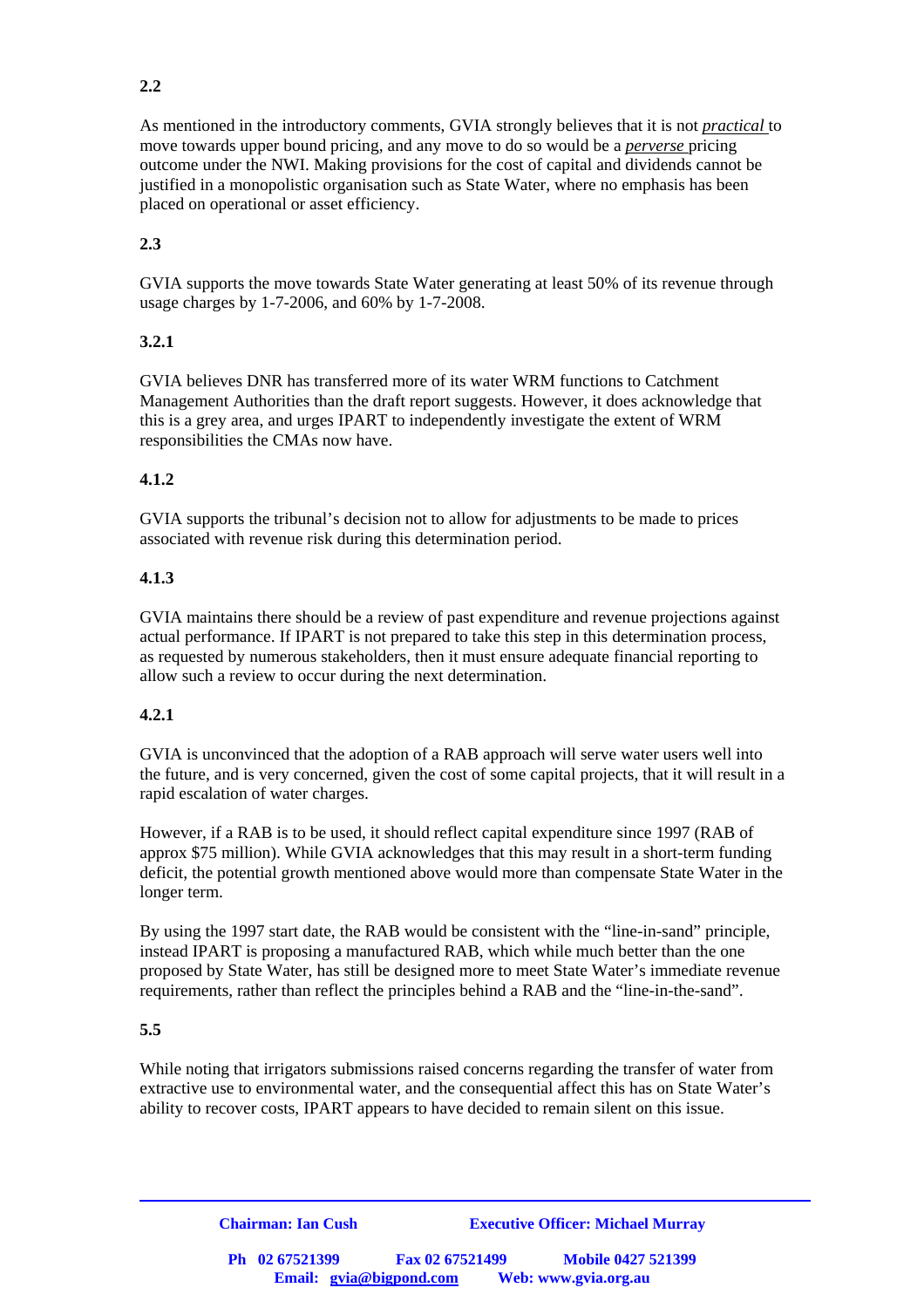GVIA strongly urges a charge on government to be levied on all stored environmental water, and those charges should be the same as charges levied on irrigators, and reflect the relative security of the stored water.

# **5.6**

If IPART is determined to apply 100% of hydrometric costs onto users then it must demand that State Water and DNR make this a fully contestable service, and that State Water must recover from other users of the information commercial charges to offset the total cost being applied to irrigators.

GVIA welcomes IPART's decision to maintain OH & S Compliance as a shared cost, but strongly argues that cold water mitigation works should be a 100% cost of government, as the importance of such works was well known prior to 1997, and the installation of such works should be considered part of the need to bring dams upto 1997 standards.

GVIA is concerned by IPART's decision to shift 100% of insurance costs onto users. Surely a more equitable approach would have been to share insurance in the same ratio as the total user: government cost ratio. The same should apply to other overhead costs, including the cost of corporatisation.

GVIA is very disappointed that although IPART went to the expense of engaging consultants CIE on government: user shares with regards to DNR's costs, IPART has either ignored CIE's recommendations, or opted for the higher end of the user cost scale.

In particular, GVIA is very concerned that the C02 categories have been assigned a 100% user cost, and this would suggest that if it was not for irrigators, DNR would not carryout any of these tasks. Yet we see groundwater work still occurs in coastal regions where there is no irrigation (and charged, rightly so, 100% to Government), this would suggest that at least some of the groundwater work would still occur in inland regions, and government should be shouldering some of the cost.

The high user share in the C06  $&$  C07 categories also needs further review, as the government has been absolutely clear that water sharing plans were brought in to benefit all residents of NSW, and it is completely inequitable to assign the vast majority of costs onto irrigators and other extractors.

#### **6.1**

While GVIA welcomes IPART's significant downward review of State Water's notional revenue requirements, it would still like a rationale explanation as to how requirements of \$57.6 million in 2005/06 can rise to \$75.6 million 2006/07, when there has been no fundamental change in the service or product supplied. Only a monopolistic business such as State Water could put forward such a claim. This appears to be exactly the type of perverse pricing outcomes that the National Water Initiative has warned against.

With specific reference to the Gwydir, GVIA seeks a fully costed explanation as to how State Water's requirements have increased by \$1 million, yet it is managing the same resource it has had in previous years.

GVIA is also concerned that IPART as adopted a WACC of 6.4%, while this is less than what State Water proposed, it would appear to be at the higher end of the scale, and is hard to justify given the business security provided to State Water by its monopoly position.

While notional revenue requirements for State Water have actually reduced, it is GVIA's understanding that the draft report does not take into account the latest DNR restructure

| <b>Chairman: Ian Cush</b> |                         | <b>Executive Officer: Michael Murray</b> |
|---------------------------|-------------------------|------------------------------------------|
| Ph 02 67521399            | Fax 02 67521499         | <b>Mobile 0427 521399</b>                |
|                           | Email: gvia@bigpond.com | Web: www.gvia.org.au                     |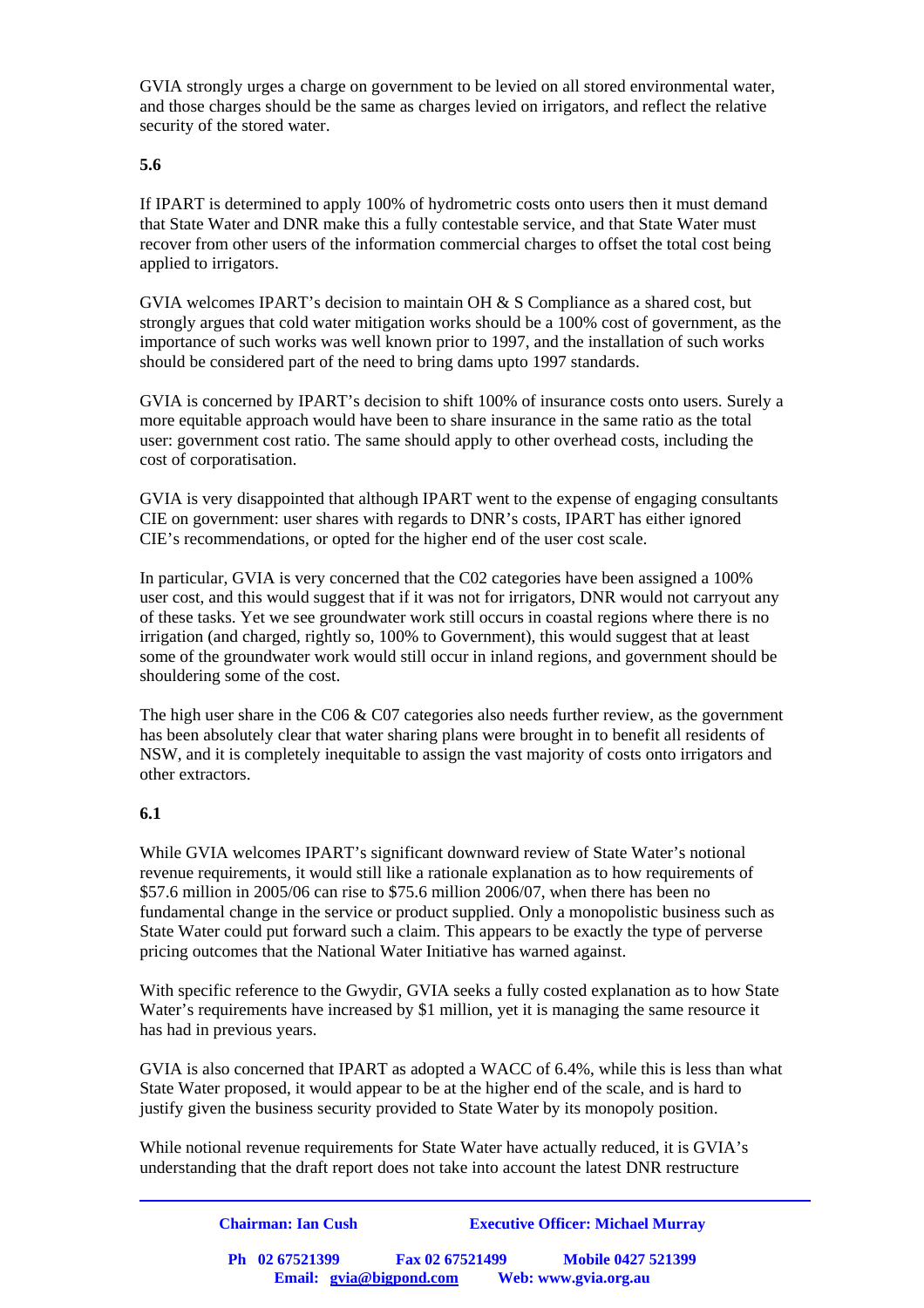which is expected to generate operating savings of \$16 million per annum. GVIA insists that IPART take this restructure into account prior to making its final determination.

## **7.2**

GVIA totally rejects the argument that the introduction of the Water Sharing Plans has increased costs by \$5.4 million, when compared to 2004/05. This is in fact an extraordinary claim has the majority of water sharing plans where introduced on July 1, 2004, and therefore any additional costs associated with them should have been incurred in 2004/05.

It is equally hard to accept State Water's argument that staffing needs to increase by 57 EFT, to effectively provide the same service. State Water's solution of simply increasing staff numbers, shows it has no efficiency drive, and is willing to rest on its monopoly position.

#### **8.**

GVIA strongly questions the justification of increasing State Water's capital expenditure level from \$19.9 million in 2006/07, to \$38.6 million in 2007/08. State Water's track record on capital programmes indicates that this level of expenditure is unlikley to be met, even if it can be justified by the significant requirements of the Dam Safety Committee and its compliance regime.

GVIA acknowledges that IPART's draft determination in this area is less than what State Water forecasted, but is still significantly higher than what State Water's history suggests can be achieved.

#### **9.2**

As mentioned previously GVIA has serious concerns re the need for a RAB approach, and if used, the level of the opening RAB. If a RAB approach is to be used, the opening RAB should be consistent with the 1997 "line-in-the-sand".

 GVIA is also very concerned about how the RAB has been apportioned across valley's and seeks a more detailed explanation from IPART on this matter.

Given the nature of the valley's assets the Gwydir appears to have, proportionally speaking, a very high opening RAB, in particular when compared with the Border Rivers, Murray and Murrumbidgee.

#### **9.3.1**

GVIA believes the real pre-tax rate of return, (if this method is applied at all) should be at the lower end of the industry average, given the long-term relatively low risk nature of State Water's business.

#### **9.3.3**

While State Water's maybe subject to relatively high revenue risk in the short-term, the consistency of long-term average sales actually mitigates the risks faced by State Water. GVIA also strongly rejects that the Water Sharing Plans cap maximum extractions in individual years, and in fact in the Gwydir maximum extraction in particular years has been increased under the Gwydir Regulated River Water Sharing Plan.

> **Chairman: Ian Cush Executive Officer: Michael Murray Ph 02 67521399 Fax 02 67521499 Mobile 0427 521399 Email: gvia@bigpond.com Web: www.gvia.org.au**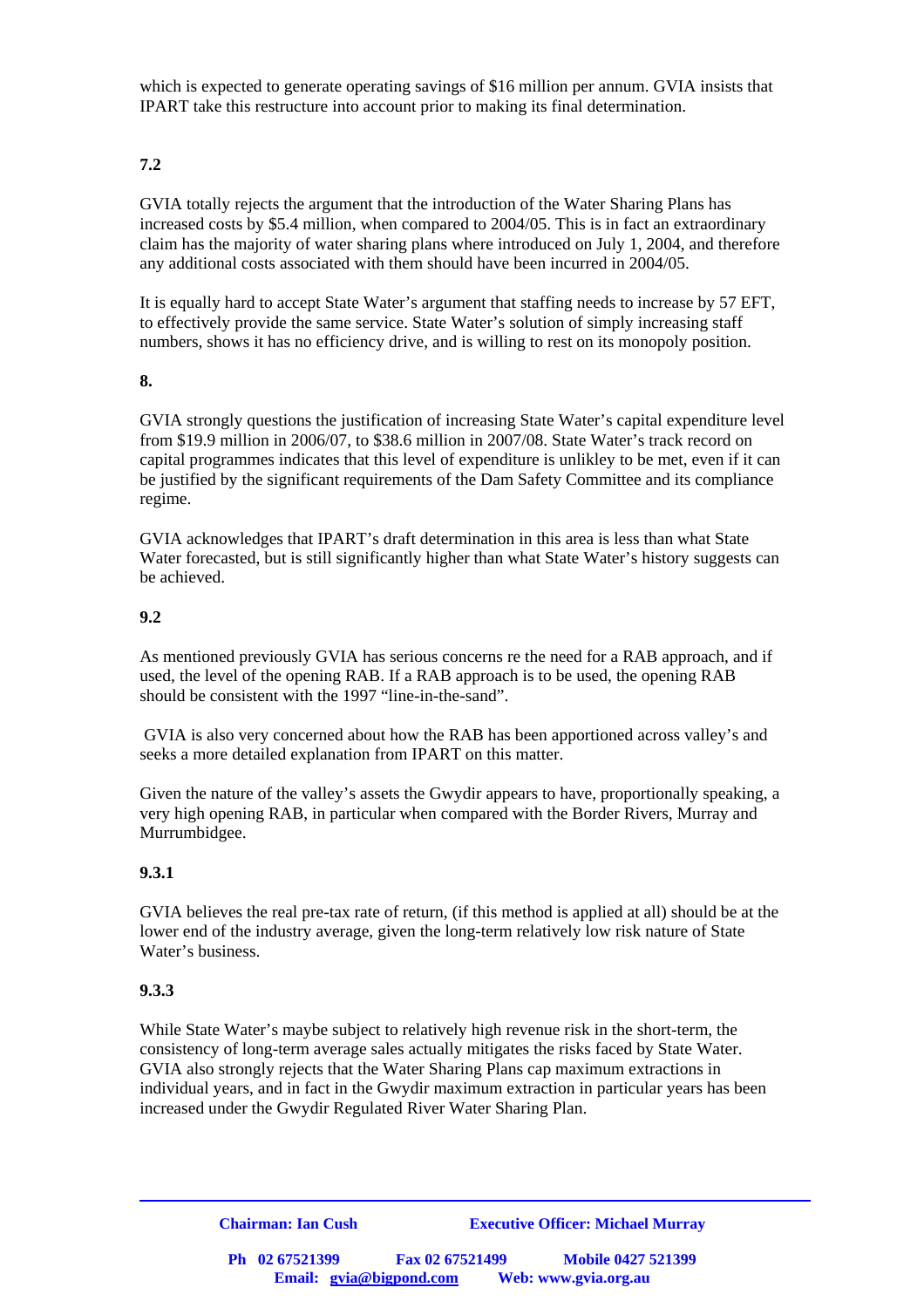# **10.1**

The GVIA endorses IPART's draft determination average consumption figures for the Gwydir Regulated River, and believe they closely correlated with the valley's average consumption over the past 20 years.

GVIA is disappointed that DNR has only supplied IPART with aggregate Barwon Region numbers for groundwater usage and entitlement. GVIA thinks this is an indication of the appalling state of DNR's groundwater entitlement and usage database, and the inadequate service it provides groundwater entitlement holders.

## **11.2**

GVIA is glad that the draft determination makes it explicit that State Water may charge for the extraction of domestic and stock water, but believes IPART should require State Water to charge, or the government make a transparent Community Service Obligation payment, to cover foregone revenue from this source.

# **11.3**

GVIA welcomes the draft determination that DNR should maintain a two-part tariff that varies valley to valley.

# **11.4**

GVIA concurs with the draft determination that State Water should maintain different fixed charges for different classes of water, reflecting their level of security, but DNR should only apply one valley specific level of fixed charge on regulated river entitlement, regardless of security level.

#### **11.4.3**

GVIA supports the application of a high security premium, and IPART's draft determination not to apply a multiplier of two to water sharing ratios, but does request an explanation as to how the Gwydir premium was calculated, as the Gwydir Regulated Water Sharing Plan does not contain a conversion ratio. GVIA argues that although the 1.81 ratio is clearly far more acceptable than the 3.5 proposed by State Water, it is still higher than what can be justified and should be in the order of 1.3 to 1.5. If an adequate explanation cannot be provided, GVIA requests that the current ratio of 1.5 be maintained.

#### **11.7**

GVIA supports the draft determination that DNR can charge for the extraction of unregulated water by holders of domestic and stock licences, but request IPART either directs DNR to do so, or calculates and applies a transparent Community Service Obligation payment to recoup the foregone revenue.

#### **11.7.1**

GVIA believes IPART should direct DNR to expedite its unregulated water-metering program, and move as quickly as possible to a revenue neutral two-part tariff.

#### **11.8.1**

GVIA requests IPART reconsider its draft determination to abolish the base groundwater charge.

| <b>Chairman: Ian Cush</b>                 |                 | <b>Executive Officer: Michael Murray</b>          |
|-------------------------------------------|-----------------|---------------------------------------------------|
| Ph 02 67521399<br>Email: gvia@bigpond.com | Fax 02 67521499 | <b>Mobile 0427 521399</b><br>Web: www.gvia.org.au |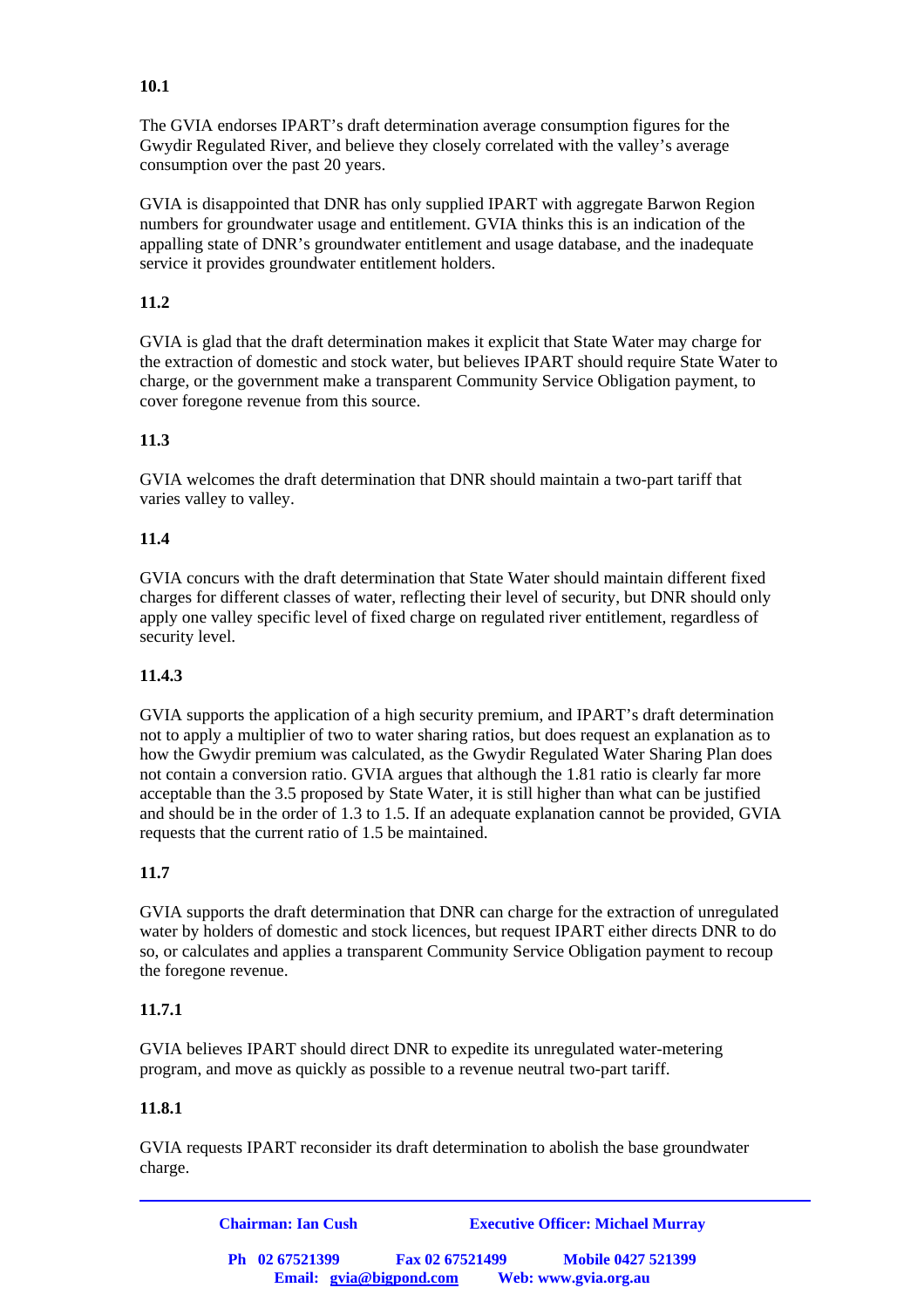GVIA believes this charge should be maintained as a revenue neutral charge, because the three charge system, better reflects the cost incurred by DNR. in managing groundwater.

In the Gwydir there is a large number of small entitlement holders, and without the base charge, payments from these entitlement holders will not cover the fixed costs of metering and billing, a well as basic monitoring.

The abolishment of the base charge would result in an unacceptable cross-subsidy by larger entitlement holders to smaller entitlement holders.

GVIA does believe much could be done to reduce these base costs, and if IPART insists on abolishing the fixed charge, then it should instruct DNR to immediately introduce cost saving measures such as self-regulation of metering by entitlement holders. In any event, DNR should be actively pursuing cost reducing actions.

#### **11.11**

GVIA supports IPART's draft determination not to introduce uniform DNR charges across valleys.

#### **12.1**

For the reasons set out previously, GVIA cannot endorse the proposed price increases put forward by IPART. GVIA does not accept that State Water has justified any real increase, and strongly believes that State Water should be actively pursuing efficiency gains.

GVIA has particular concerns regarding the massive proposed increases in groundwater charges, not only because when coupled with rising extraction costs caused by soaring energy prices, it could well make groundwater use uneconomic, but also because DNR has failed to provided detail information regarding its costs.

In particular GVIA is concerned that metering and billing services has never been contested, and no effort has been made by DNR on the level of service that irrigators would find acceptable.

While appreciating that IPART has proposed a cap on real increases, GVIA believes these caps are unacceptably high, and question how any business can absorb on-going annual real increases of between 15 and 25%.

For a valley that was supposedly at 95% cost recovery at the end of 2005/06, it is very hard to see how IPART can justify a real increase in regulated usage prices from \$3.29 a megalitre in 2005/06 to \$7.04 in 2009/10.

GVIA fully understands that in part this is a result of the positive move to put more weighting on usage, but feels there has been no significant reduction in entitlement charges to compensate for this.

#### **12.6.2**

GVIA believes it is unacceptable that IPART has not moved to immediately bring Unregulated River charges in the Gwydir Valley down to cost recovery levels. This decision makes a mockery of valley-by-valley accounting.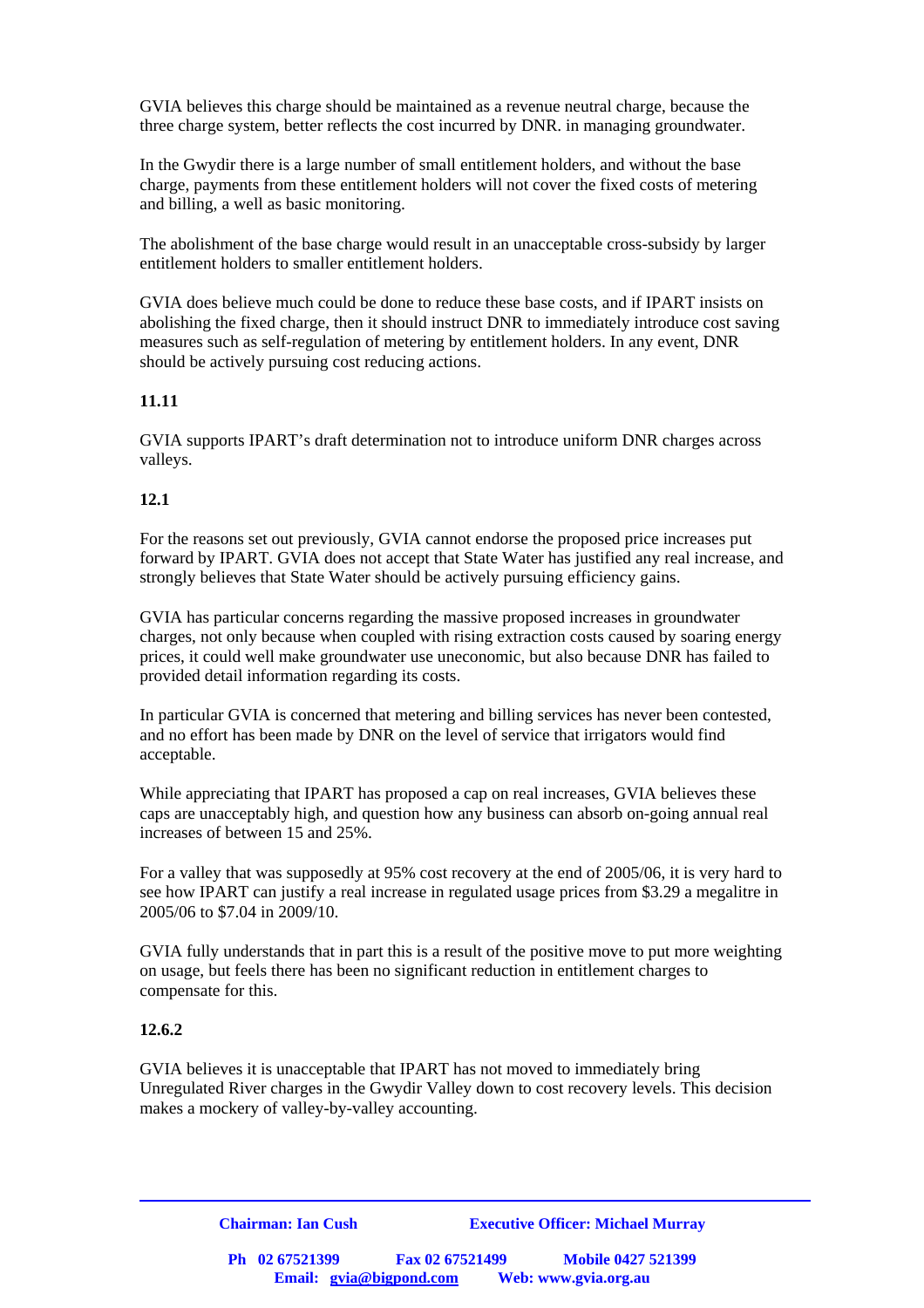## **12.10**

As a general principle, GVIA believes licence fees should reflect the time and resources required to carry-out the transaction, and with that in mind believes the size of an entitlement or pump capacity has very little to do with the effort required.

GVIA also believes that DNR has plenty of scope to improve the efficiencies of the transaction process and therefore drive down costs. Many of the processes are administrative in nature, and should be fully contestable services.

## **12.11**

GVIA total rejects IPART's proposal to increase the maximum charge for processing temporary assignment applications. Until State Water can convincingly prove that more effort is required to transact an application involving a large number of megalitres, than a smaller application, then postage stamp pricing should apply.

However, it is completely unjustifiable for State Water to claim annual costs of approximately \$350,000 to process 1600 applications.

IPART must put State Water on notice to drive down these costs, or make temporary transfer applications a fully contestable service.

#### **13.**

As commented on earlier, GVIA can place little emphasis of on supposed cost recovery, as what constitutes full cost recovery is a constantly shifting target.

#### **13.3.1**

GVIA is mystified as to why IPART has included comments comparing the bulk delivery price of water, to the price of temporary transferred water, and in doing so implies that because irrigators are prepared to pay a higher price for temporary transferred water, then they should be prepared to pay more in bulk water charges.

There is no linkage between the costs. What an irrigator pays for temporary water can be best compared to as a rent for a capital item, while water charges are the cost of delivering the item.

It would be similar to saying because a person is prepared to pay a higher daily rent on a caravan, he should be able to pay a higher delivery charge to get it to his caravan site.

It is disappointing that such poor analysis and faulty conclusion appears in an IPART document, and it should be removed from the final report.

It is highly disappointing that IPART has not been able to provide valley-by-valley analysis of the impact of the outrageous increases in groundwater charges in the Barown region. GVIA can only assume that it is because DNR's appalling handling of groundwater databases does not allow it to provide that detail to IPART.

However, the Groundwater Tables 13.20 and 13.21 clearly demonstrates the unacceptable impact of doing away with the base charge, leading to massive hikes in costs for larger users subsidising dramatic falls for smaller users.